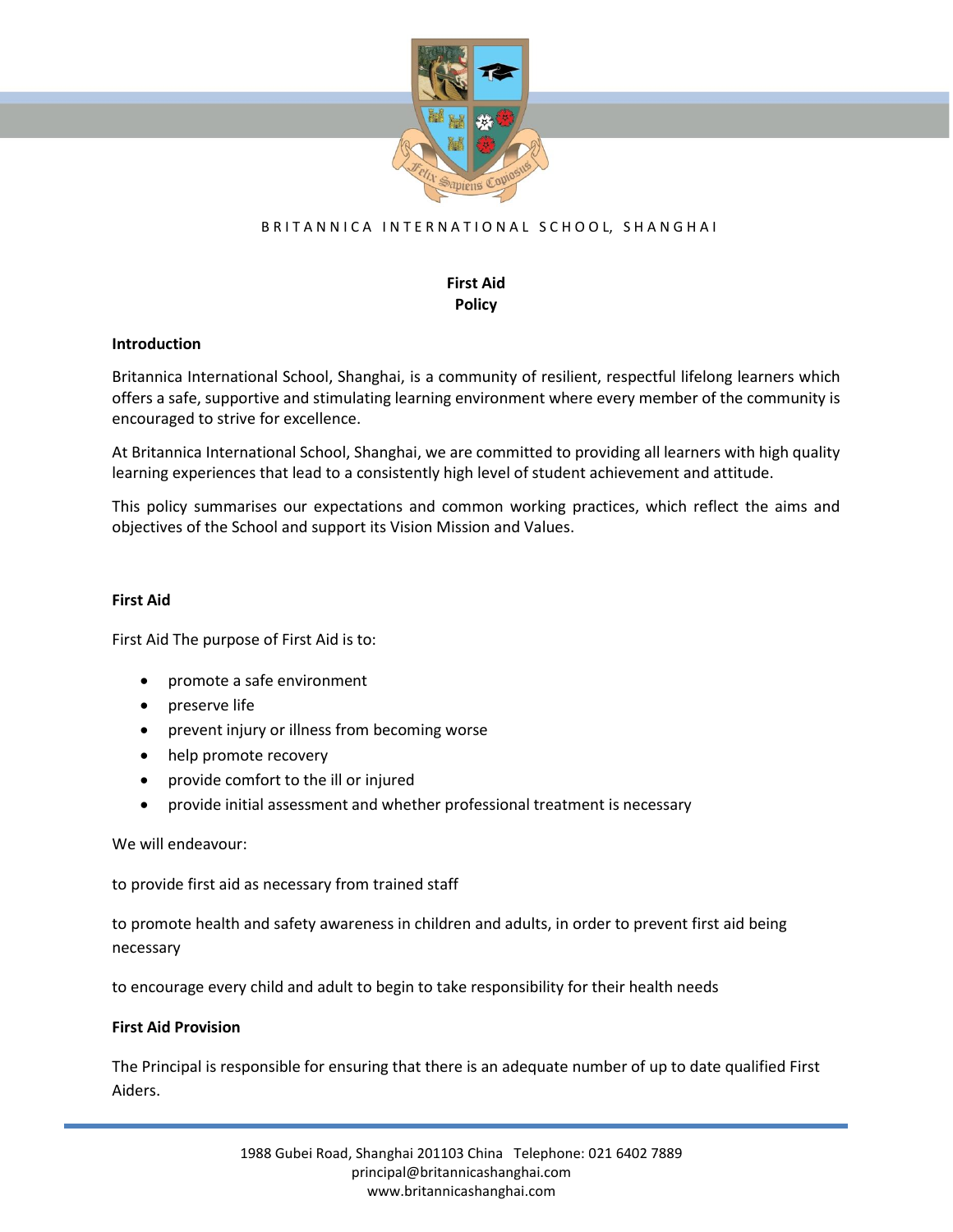The Trip Leader is responsible for taking and returning the Portable First Aid kits on educational visits which are available from the Receptionist.

The First Aiders will ensure the maintenance of the contents of the first aid boxes within the school.

All staff will be trained in any aspects of First Aid deemed necessary e.g. asthma, epilepsy, the use of an EpiPen.

All staff will ensure that they have read the school's First Aid Policy and know who are the designated First Aiders (as stated on the First Aid Box).

At the time of admission parent's and caregivers' written permission for emergency medical advice or treatment is sought. Parents sign and date their written approval.

First Aid Boxes Fixed First Aid Boxes are located in:

- All floors of the building
- Nurses Office
- Admin Offices
- Swimming Pool
- Canteen
- Sports Hall
- PE Office

First Aid Boxes are accessible to adults and kept out of reach of children.

Contents: In accordance with the relevant ISO standard and the UK Health and Safety (First Aid) Regulations 1981, the mounted First Aid kit contains:

- 1 dressing sheet 40 x 60 cm
- 1 dressing sheet 60 x 80 cm
- 3 medium dressings
- 2 large dressings
- 3 elasticated fixing bandages 4 m x 6 cm
- 3 elasticated fixing bandages 4 m x 8 cm
- 1 elastic dressing support size 3
- 2 eye pads
- $\bullet$  6 (= 3x 2) viscose dressing sheets 10 x 10 cm
- 1 adhesive tape roll 5 m x 2.5 cm
- 8 large plasters 10 x 6 cm
- 1 Bag 5 finger plasters 18 x 2 cm, 5 fingertip plasters, 10 elastic plasters 1.9 x 7.2 cm
- 1 triangular bandage
- 1 Sirius rescue sheet silver/gold 160 x 210 cm
- 10 sheets non-woven towel 20 x 30 cm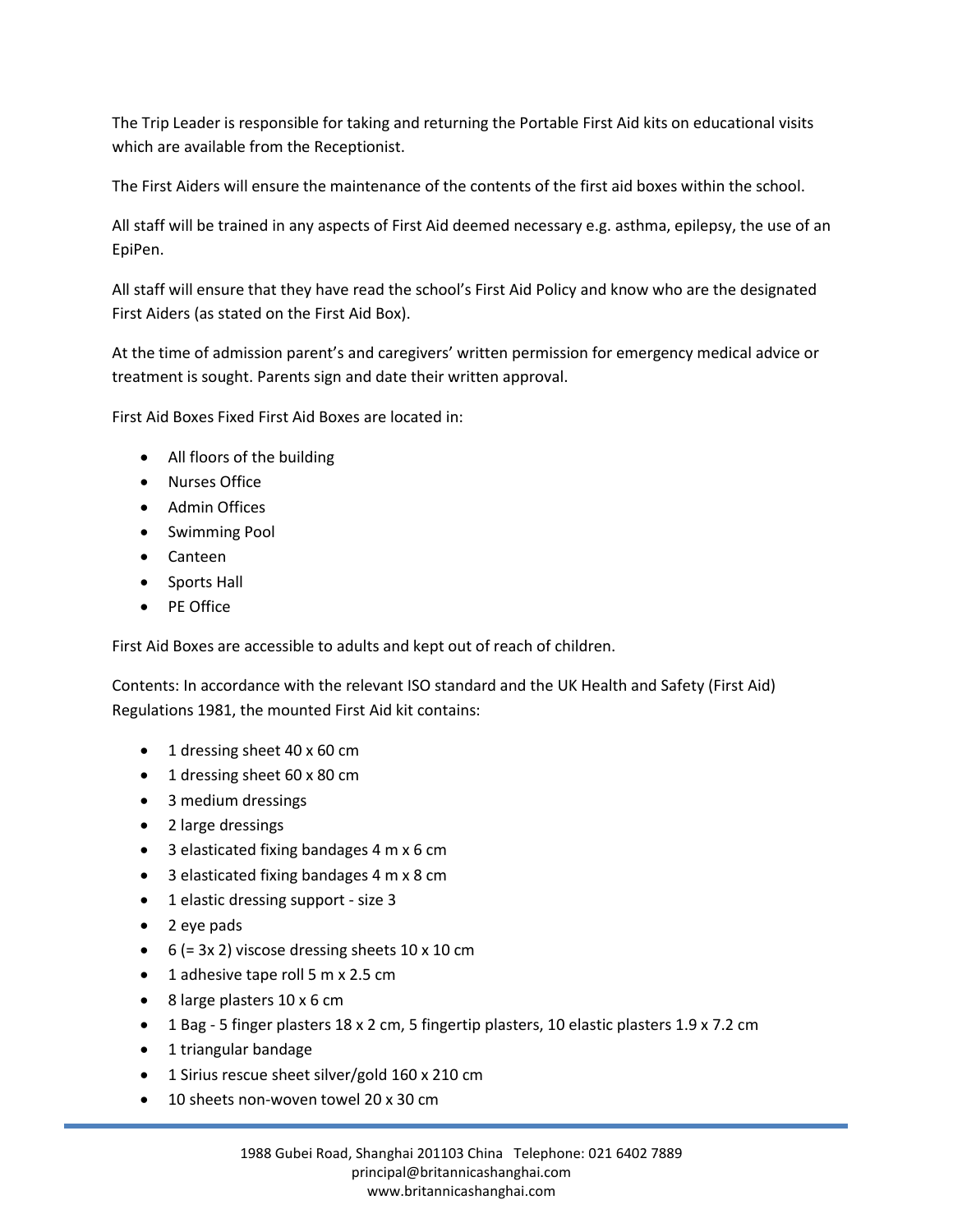- 2 re-sealable polythene bags 30 x 40 cm
- 1 pair scissors 19 cm
- 2 pairs vinyl gloves
- 1 First Aid Guide

Each box has a dated checklist to ensure stock is sufficiently maintained, or remains sealed since purchase to assure the completeness of the contents.

Cold packs are also to be found in the freezer of the fridges in the nurses office.

No medicines are kept in the First Aid Boxes. Single-use latex gloves are available in or near the First Aid boxes for dealing with spillages and bodily fluids.

Emergency numbers to call and the names of designated First Aiders are displayed on the outside of the mounted First Aid Boxes.

Procedures In school:

In the event of injury or medical emergency, if possible contact the appointed First Aider(s) or other Teacher. This should be done by mobile phone if the injured party is not close by to the First Aider.

All staff and volunteers have access to all staff mobile numbers and staff should ensure that they carry their mobile phones at all times. The injured person should not be left unattended.

Any pupil complaining of illness or who has received a minor injury is sent to the Learning Resource Centre for the qualified First Aider(s) to inspect and, where appropriate, treat. Constant supervision will be provided (this designated facility has access to a wash basin and toilet facilities). Parents are contacted if there are any doubts over the health or welfare of a pupil.

Serious injury: In the case of a more serious injury being sustained the patient should not be moved and the First Aider should administer first aid at the site of the accident. If the accident area is unsafe than the patient must first be moved safely in accordance with St. John Ambulance approved methods, and then have first aid administered to them.

If the First Aider then deems it necessary the ambulance should be called immediately and a member of staff (preferably a slovene speaker) accompanies the pupil to hospital. Parents are asked to go immediately to the hospital by the Principal.

# IF THE SITUATION warrants it THEN AN AMBULANCE SHOULD BE CALLED AT THE EARLIEST OPPORTUNITY WITHOUT WAITING FOR THE APPOINTED PERSON TO ARRIVE ON THE SCENE.

All serious accidents should be reported to the Principal who will contact the child's parents ASAP (numbers located in files in the safe and on Principal's mobile phone). If the Principal is away then this role defers to the Vice Principal. It may be appropriate to transport a pupil to hospital without using an ambulance.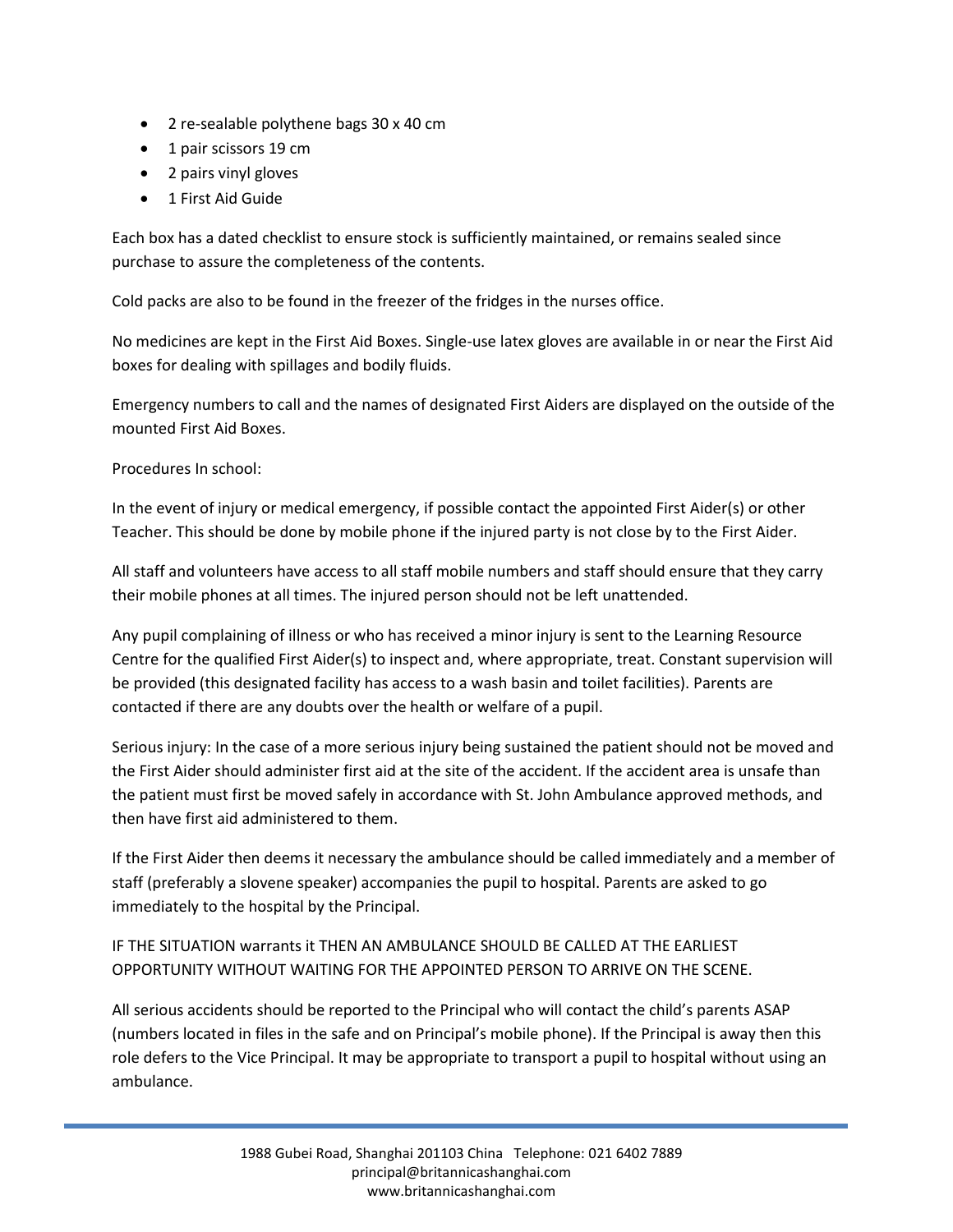This should be on a voluntary basis. In such cases staff should ensure they have specific cover from their car insurance company and parents have given permission for this. The school recommends that, unless it cannot possibly be avoided, no member of staff should administer first aid without a witness (preferably another member of staff).

No member of staff or volunteer helper should administer first aid unless he or she has received proper training, except in the case of minor cuts and grazes, which can be dealt with by members of staff under St. John's Ambulance guidelines.

For their own protection and the protection of the patient, adults who administer first aid should take the following precautions. Exposed cuts and abrasions should be cleaned under running water and patted dry with a sterile dressing. Hands should be washed before and after administering first aid. Disposable gloves should be worn.

Out of School: The Trip Leader is responsible for ensuring that a Portable First Aid kit (from Reception) is taken on the excursion. Parents will ensure that pupils who require medication have this with them e.g. inhalers for asthma sufferers, Epipen, insulin dependent diabetics. In preschool there must be at least one person on outings who has a current paediatric first aid certificate. (Taken from the Early Years Foundation Stage - Statutory Framework)

Action at an Emergency (To be undertaken by trained First Aider) Assess the situation: Are there dangers to the First Aider or the casualty? Make the area safe, look at injury: Is there likely to be a neck injury? Assess the casualty for responsiveness: Does the casualty respond?

IF THERE IS NO RESPONSE: Open airway by placing one hand on the forehead and gently tilt the head back. Remove any obvious obstructions from the mouth and lift the chin. Check for breathing. If the casualty is breathing assess for life threatening injuries and then place in the recovery position. If the casualty is not breathing send a helper to call an ambulance and give 2 rescue breaths making 5 attempts at least. Assess for signs of circulation.

Look for breathing, coughing or movement. If present, continue rescue breathing and check signs for circulation every minute. If breathing is absent begin Cardio Pulmonary Resuscitation (CPR) - alternate 30 compressions with 2 breaths (current St. John's Ambulance recommendations).

# **Incident Reporting**

All incidents, injuries, head injuries, ailments and treatment are reported on a Student Accident Form, available on sharepoint and in nurses office. The form is completed by the First Aider (if first aid was administered) or Teacher, signed and given to the Principal.

The Principal file this in the Accident Folder in his office.

Parents are informed of a head injury by letter. The letter outlines the injury and symptoms to look out for.